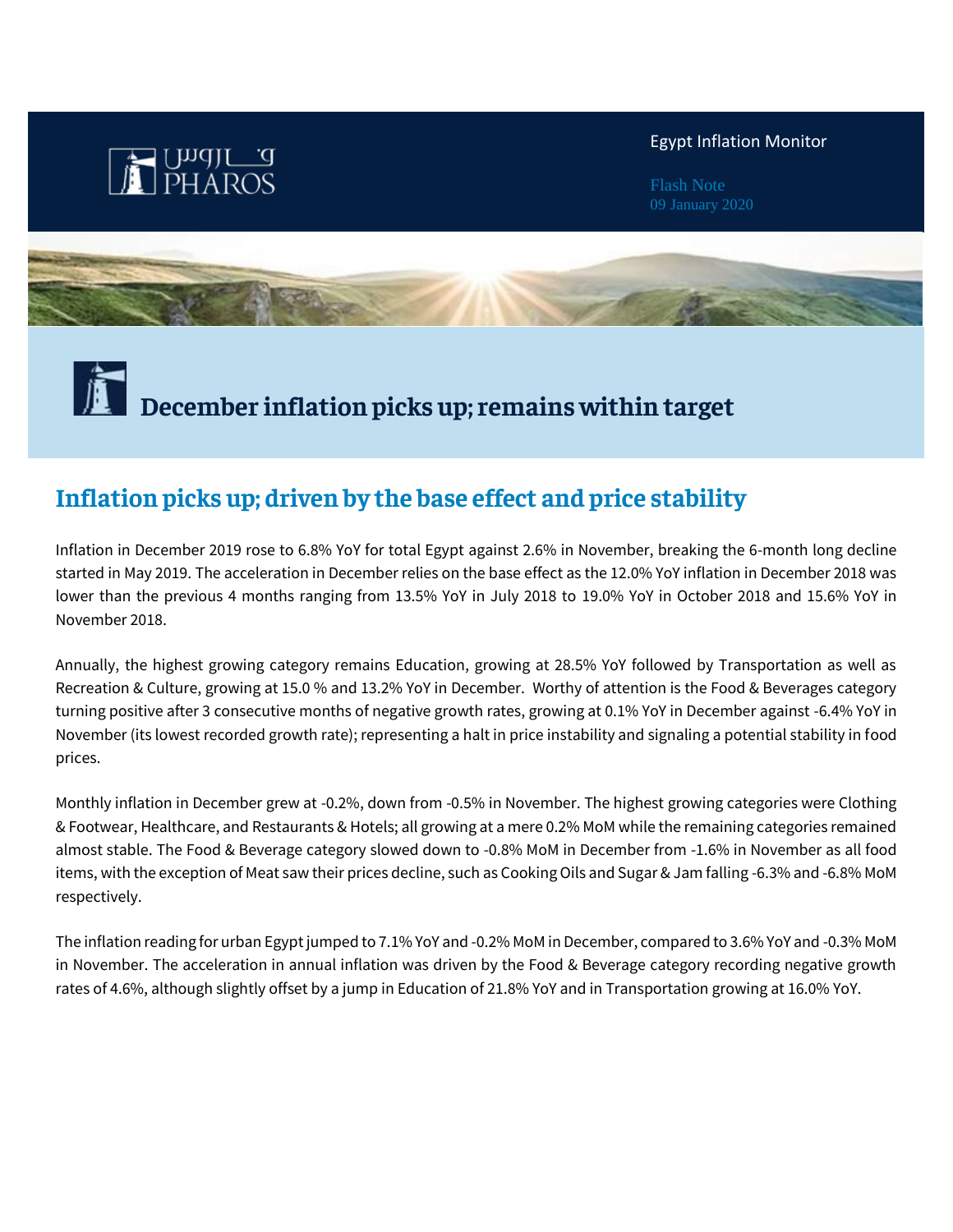# **Inflation driven by its heaviest constituents: Food and Utilities**

Annual inflation in December was mostly driven by Food & Beverages contributing to 2.2% of the total 6.8% YoY inflation, followed by Housing & Utilities responsible on its own for another 1.8% of YoY inflation. The reaming categories had minimal participation in total inflation of December. These are the top 2 categories in terms of weight in the CPI basket, hence their key impact as they account for 35.8% and 18.1% of total CPI respectively.

The Food & Beverages category was mostly impacted by the Meat & Poultry category given its weight of 10%; the heaviest item in the Food category, which alone accounted for 0.6% YoY inflation from the total 2.2% YoY Food & Beverage Inflation. Followed by Vegetables and Cheese & Dairy, each adding another 0.3% to total YoY inflation.

On the monthly level, the main contributor to inflation was Food & Beverages responsible for -0.1% from the total -0.2% MoM inflation, while the remaining categories remained stable with zero to minor change in December.

## **Chart 1: Contribution of major items to monthly inflation Chart 2: Contribution of major items to annual inflation**





Source: Pharos Research, CAPMAS Source: Pharos Research, CAPMAS

## **Inflation to remain below 7% until December 2020**

Inflation for total Egypt in December came above our expectations of -1.0% MoM and 6.0% YoY, and has ended 2019 with an average of 8.8% YoY inflation, close to our forecast of 9.0% for the year. Going forward, the relatively lower inflation rates recorded in January 2019 through May 2019 compared to 2H2018 should create bigger room for YoY growth over the coming months and break with the record-low levels seen from June2019 to November 2019. Hence, inflation is forecasted to record 6.5% YoY and 0.5% MoM in January 2020, then fluctuate within 4.5-6.5% YoY during 1Q2020.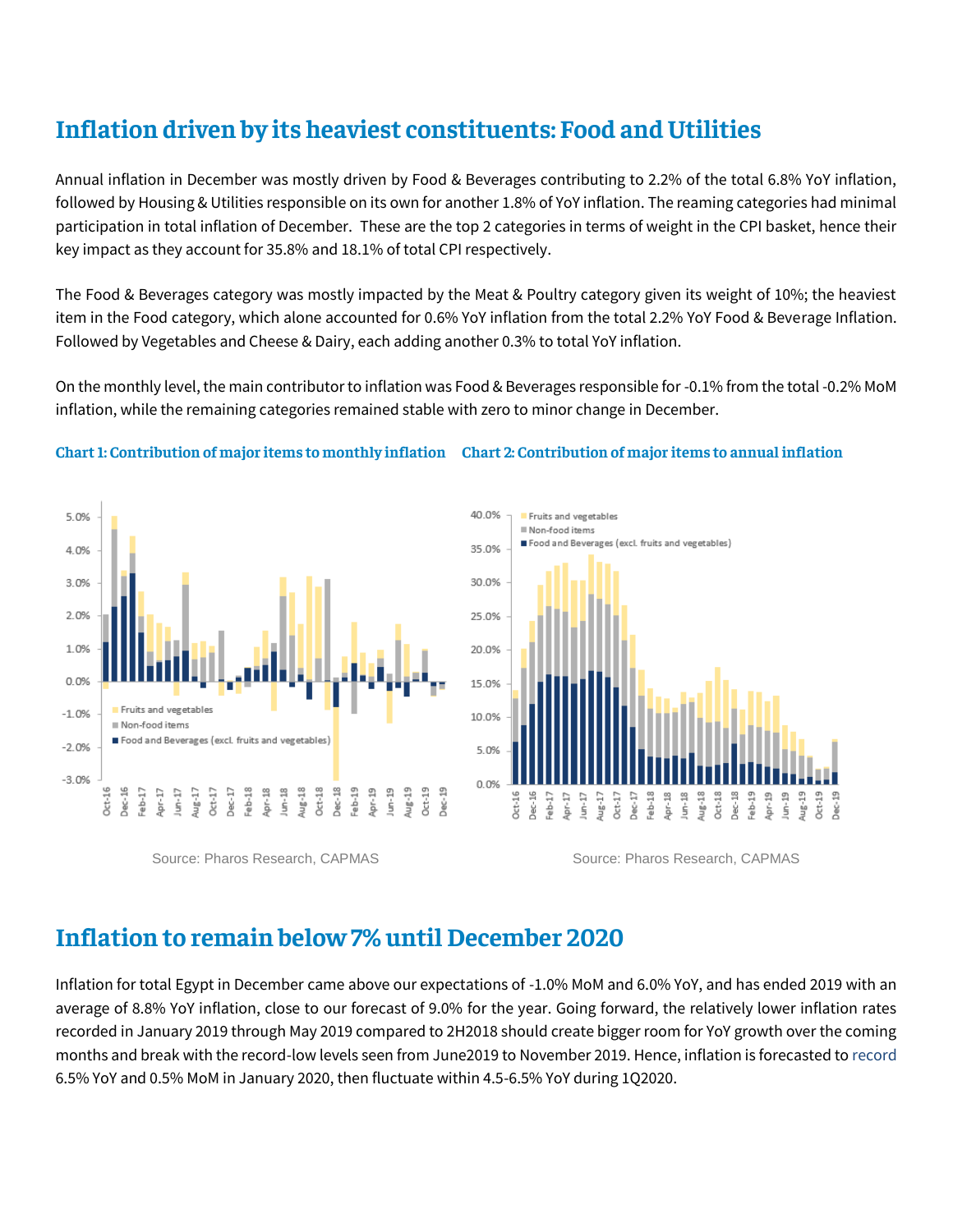According to our forecasts, inflation should end FY2019/20 with an average of 5.1% YoY. Additionally, we see inflation remaining in the single digits, and within the CBE's monetary policy target of 9% (+/-3%) all through 2020



## **Chart 3: Inflation Reading**

Source: Pharos Research, CAPMAS

## **No rate cut on January 16 th**

We expect the CBE to hold rates constant on January 16, in light of the uptick in inflation, in order to assess the impact of the previous rate cuts, and in light of geopolitical unrest in the region, but to start resuming a less aggressive easing cycle in 2020 whereby we expect a 200-300bps cut in rates over the course of the calendar year.

Sandy Eskaros sandy.eskaros[@pharosholding.com](mailto:sandy.eskaros@pharosholding.com)  ANALYST CERTIFICATIONS AND REQUIRED DISCLOSURES BEGIN ON LAST PAGE OF THIS REPORT **PHAROS RESEARCH 16665**  7 Abu El Feda Street, Zamalek 11211, Cairo, Egypt ellimer [www.pharosholding.com](http://www.pharosholding.com/)Office: +20227393670 Fax: +20227350651 [Pharos.Research@pharosholding.com](mailto:Pharos.Research@pharosholding.com) [www.pharosholding.com](http://www.pharosholding.com/)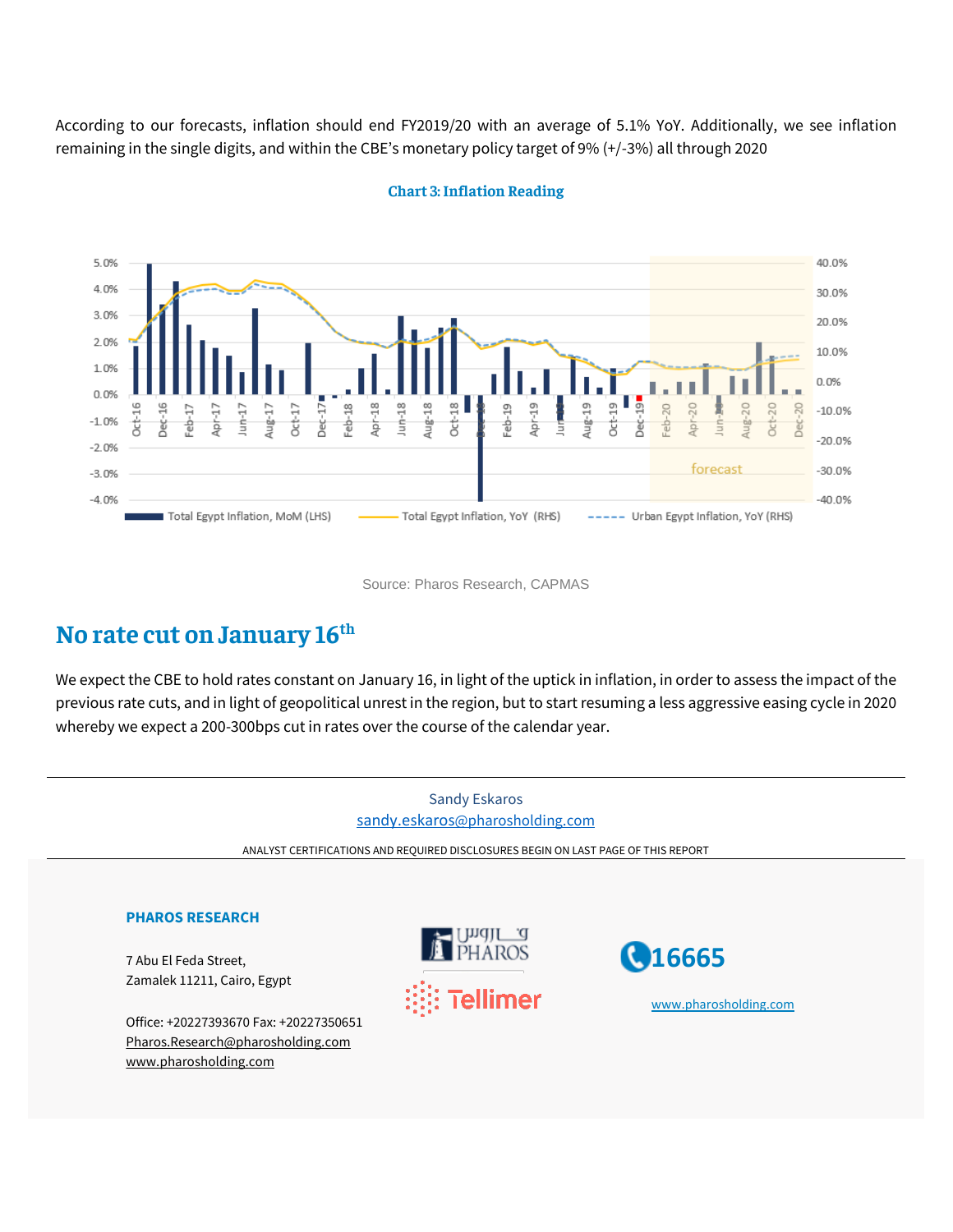## **Disclaimers**

This is third party research. It was prepared by Pharos Holding, with headquarters in Cairo, Egypt. Pharos Holding is authorized to engage in securities activities according to its domestic legislation. This research is not a product of Tellimer Markets, Inc., a U.S. registered broker-dealer. Pharos Holding has sole control over the contents of this research report. Tellimer Markets, Inc. does not exercise any control over the contents of, or the views expressed in, research reports prepared by Pharos Holding.

Pharos Holding is not registered as a broker-dealer in the United States and, therefore, is not subject to U.S. rules regarding the preparation of research reports and the independence of research analysts. This research report is provided for distribution to "major U.S. institutional investors" and other "U.S. institutional investors" in reliance on the exemption from registration provided by Rule 15a-6 of the U.S. Securities Exchange Act of 1934, as amended (the "Exchange Act").

Any U.S. recipient of this research report wishing to effect any transaction to buy or sell securities or related financial instruments based on the information provided in this research report should do so only through Tellimer Markets, Inc., located at 575 Fifth Avenue, 27th Floor, New York, NY 10017. A representative of Tellimer Markets, Inc. is contactable on +1 (212) 551 3480. Under no circumstances should any U.S. recipient of this research report effect any transaction to buy or sell securities or related financial instruments through Pharos Holding. Tellimer Markets, Inc. accepts responsibility for the contents of this research report, subject to the terms set out below, to the extent that it is delivered to a U.S. person other than a major U.S. institutional investor.

None of the materials provided in this report may be used, reproduced, or transmitted, in any form or by any means, electronic or mechanical, including recording or the use of any information storage and retrieval system, without written permission from.

Pharos Holding is the employer of the research analyst(s) responsible for the content of this report and research analysts preparing this report are resident outside the U.S. and are not associated persons of any U.S. regulated broker-dealer. The analyst whose name appears in this research report is not registered or qualified as a research analyst with the Financial Industry Regulatory Authority ("FINRA") and may not be an associated person of Tellimer Markets, Inc. and, therefore, may not be subject to applicable restrictions under FINRA Rules on communications with a subject company, public appearances and trading securities held by a research analyst account.

Tellimer Markets, Inc. or its affiliates has not managed or co-managed a public offering of securities for the subject company in the past 12 months, has not received compensation for investment banking services from the subject company in the past 12 months, and does not expect to receive or intend to seek compensation for investment banking services from the subject company in the next three months. Tellimer Markets, Inc. has never owned any class of equity securities of the subject company. There are no other actual, or potential, material conflicts of interest of Tellimer Markets, Inc. at the time of the publication of this report. As of the publication of this report, Tellimer Markets, Inc. does not make a market in the subject securities.

#### About Tellimer

Tellimer is a registered trade mark of Exotix Partners LLP. Exotix Partners LLP and its subsidiaries ("Tellimer") provide specialist investment banking services to trading professionals in the wholesale markets. Tellimer draws together liquidity and matches buyers and sellers so that deals can be executed by its customers. Tellimer may at any time, hold a trading position in the securities and financial instruments discussed in this report. Tellimer has procedures in place to identify and manage any potential conflicts of interests that arise in connection with its research. A copy of Tellimer's conflict of interest policy is available at www.tellimer.com/regulatory-information.